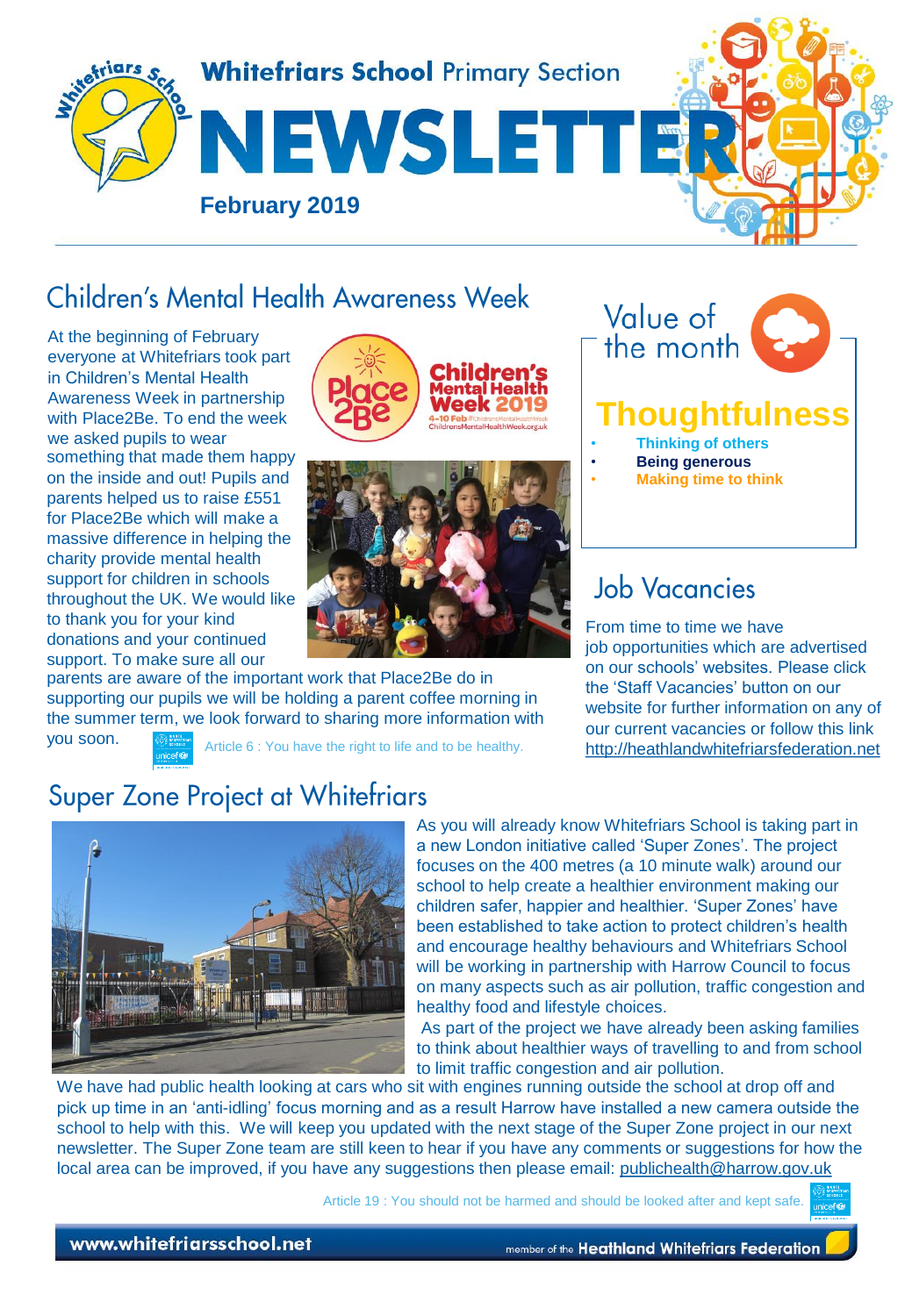**Whitefriars School Primary Section** 

NEWSLETT

# **Year 3 Production**



On Thursday 14th February, Year 3 performed Roald Dahl's Cinderella. The children performed the play brilliantly using their acting and musical skills They are so talented they

even created their own recorder piece and performed it at the end of every scene! The children compared the original story to Roald Dahl's version. 'In Roald Dahl's Cinderella the Prince was rude because he chopped off heads' (Sophie, Aquarius). 'Cinderella decided to marry the jam man because he was nice' (Aziz, Aquarius). Well done Year 3!



Article 28 : Your right to learn and go to school.

[W](https://www.google.co.uk/url?sa=i&rct=j&q=&esrc=s&source=images&cd=&cad=rja&uact=8&ved=2ahUKEwjw_uS-5dvgAhV6A2MBHf19DO8QjRx6BAgBEAU&url=https%3A%2F%2Fwww.worldbookday.com%2F&psig=AOvVaw3eMaKkt0peVio9vzFoCHNe&ust=1551352736911324)orld Book Day takes place on Thursday 7th March and we would like to invite you to join us in helping your child to make the most of this special occasion. We are inviting the children to come to school dressed as their favorite character from any book. In return we would like them to bring in a book in good condition to go into our library

# **Harrow Music Guitar Festival**



On Tuesday 12<sup>th</sup> February, three children from Whitefriars participated in the Harrow Music Service Guitar Festival. They had the opportunity to play with children from other schools and perform to their parents in the evening.

The children represented the school with great pride and showcased their wonderful talent.<br> **Article 15 : Your right to meet with** 

friends and join groups and clubs .

### **Diary Dates for March...**

- 5<sup>th</sup> ~ SRE Workshop KS1 Parents 2.30pm
- 7<sup>th</sup> 8<sup>th</sup> ~ World Book Day Workshop
- 8<sup>th</sup> ~ Year 6 Percussion Workshop
- $11<sup>th</sup> 15<sup>th</sup> \sim$  STEM Week
- 12th ~ SRE Workshop KS2 Parents 2.30pm
- 15th ~ Year 5 visit to V&A Museum
- 15<sup>th</sup> ~ Reception Drama Workshop
- 18<sup>th</sup> ~ Year 6 TfL Workshop
- 19<sup>th</sup> ~ KS1 SATs Meeting for Parents
- $20<sup>th</sup>$  ~ Year 3 visit to RHS Wislev
- 21st ~ Dental Survey Reception & Year 1
- $25<sup>th</sup> 29<sup>th</sup> Art Week$



# **School Awards**

Congratulations to the following children who achieved their Bronze, Silver and Gold Awards this month.

#### **Bronze Award:**

Swapnil ~ Aquarius Miriam-Elena ~ Aquila Mohamed ~ Aquarius Abdullah ~ Aquarius Suleman ~ Aquila

### **Silver Award:**

Luca ~ Corvus Carmena ~ Pisces Nivriti ~ Pisces Noor ~ Pisces Maryam ~ Pisces

#### **Gold Award:**

Vasavi ~ Lyra



Article 29 : Your right to become the best that you can be.

www.whitefriarsschool.net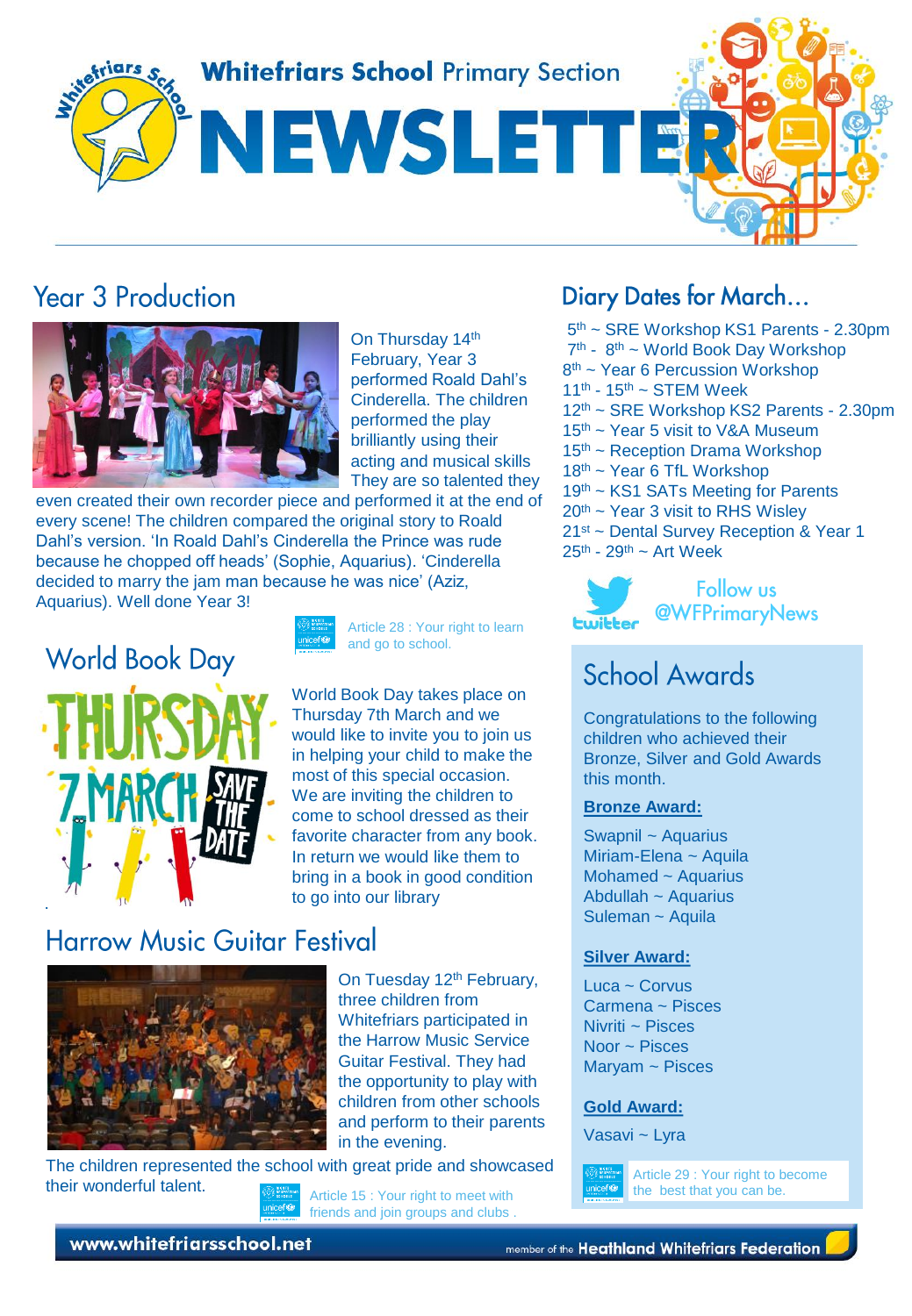

### **Nursery**





Nursery children made the most of the glorious February weather earlier this week. The morning children had their fruit outside and the afternoon children had their library session outside. Everyone thoroughly enjoyed being out in the fresh air.

## **Bikeability**



This month some of our Year 5 and 6 children took part in Bikeability. Bikeability is about gaining practical skills and understanding how to cycle on today's roads. The children were given the opportunity to take part in levels 1 and 2 learning the basics of balance and control to riding safely on the road.

Article 29 : Your right to become the best you can be.

## **Year 2 Home Learning**



Year 2 have been learning about what we want to be when we grow up particularly focusing on what the emergency services do. This topic allowed us to focus on the Great Fire of London. We learned where the fire started, how the fire spread and who was involved. For their home learning Year 2 were asked to create a house from 1666, thinking about the period features. We were really impressed with how much effort they put in and how fantastic they all looked. Well done Year 2!

### E-Safety



Safer Internet Day 2019 | Tuesday Together for a better internet www.saferinternetday.org **District Contract (District)** 

[The theme for Safer Internet Day](https://www.google.co.uk/url?sa=i&rct=j&q=&esrc=s&source=images&cd=&cad=rja&uact=8&ved=2ahUKEwjGp7fmkNzgAhUPohQKHZ5gC-oQjRx6BAgBEAU&url=https%3A%2F%2Fwww.webwise.ie%2Fsaferinternetday%2F&psig=AOvVaw3V9eEc3adCac9ft9DYBvlC&ust=1551364338128048)  this year was, 'Our internet, our choice: understanding consent in a digital world.' We learnt about how important it is to ask for permission and when we can and should give our consent. EYFS talked together about how to ask permission from our grown-ups to use tablets, phones and computers, and how to protect our personal data by never sharing our real name with strangers. In Year 1 and 2, children worked together to get our E-Safety messages out. We need to keep our personal data safe, we need to ask for permission to go online and always check with our adults before going online or accepting any messages. In Key Stage Two, children designed posters to help keep us safe online and we talked about getting consent from friends and family to share pictures, games and more at home.